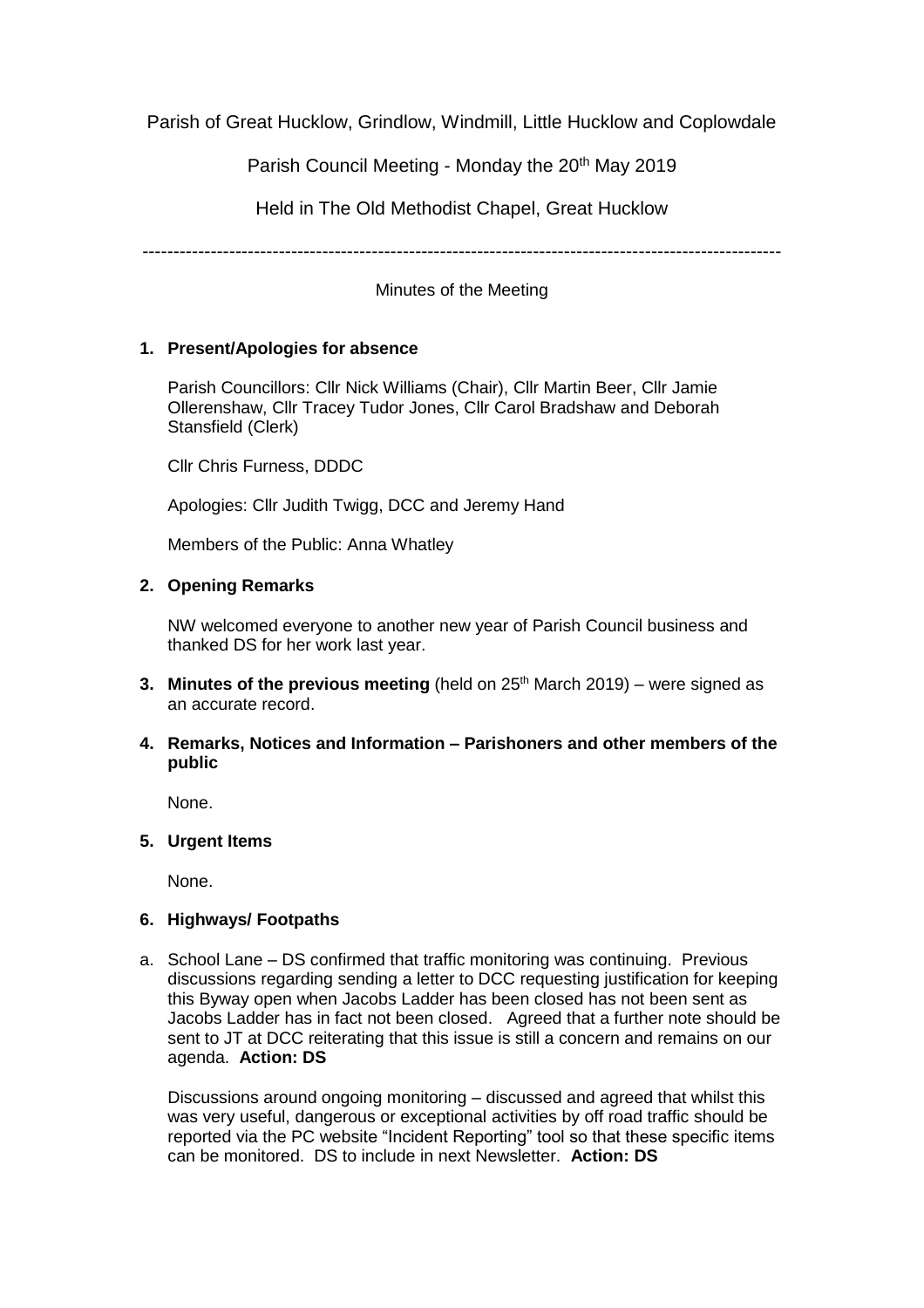b. Mining Committee - JO advised that two meetings have been held so far where parishoners interested in being part of the group had attended.

Those present reported on a number of topics including Silence Heritage Mine, British Fluorspar (BFL), the extent of any Health and Safety Executive influence, The Peak District National Park (PDNP) decision to seek to appoint consultants to report on the impact of mine workings in the vicinity of Great Hucklow, and general community actions.

The group are actively seeking to arrange a meeting with senior representatives of BFL to establish open contact and a dialogue regarding the operations at Milldam mine.

It was emphasised that the current purpose of the group and meetings was to open up communications, and to build working relationships with all parties involved to help achieve positive future outcomes. It was also confirmed that there is now an "Incident Report Form" on the Parish Council web site (top righthand quartile of the home web page). This is to report incidents of any type to the parish council and help collate information in one place. It is hoped that the "Incident Report Form" will be promoted and encouraged for any issues within the parishes.

NW had previously circulated a proposal to form a Committee, this was reviewed and agreed unanimously. Proposed by NW and seconded by JO. See copy attached.

JO to provide updates at future Parish Council meetings. **Action: JO**

- c. Silence Heritage Site the site remains closed. NW advised that there have been no significant changes.
- d. Road between Plumpton Cottage and Bretton NW advised that this remains closed and DCC are awaiting the outcome of the PDNPA's consultant's report prior to making any decisions about potential repairs etc.

## **7. District and County Councillor Reports**

- a. The Causeway (Grindlow) DS advised that confirmation has now been received that this resurfacing work has not been included in the 2019/20 budget round, it will carry forward to be considered for the 2010/21 budget. DS to contact JT at DCC and state our significant disappointment. **Action: DS**
- b. Waste bin at bottom of Dirty Lane, Great Hucklow this has now been ordered, installation date has not yet been advised. CF to follow up. **Action: CF**
- c. Sale of High Rake NW confirmed that bids have now been submitted to PDNPA on behalf of SHS. It is understood that bids will be reviewed on the 11th of June. CF advised that he is attending a PDNPA Authority meeting on the  $24<sup>th</sup>$  of May and will be pushing for the High Rake sale to be suspended whilst policy change concerning sale of local assets is considered. CF to advise the outcome following the meeting. **Action: CF**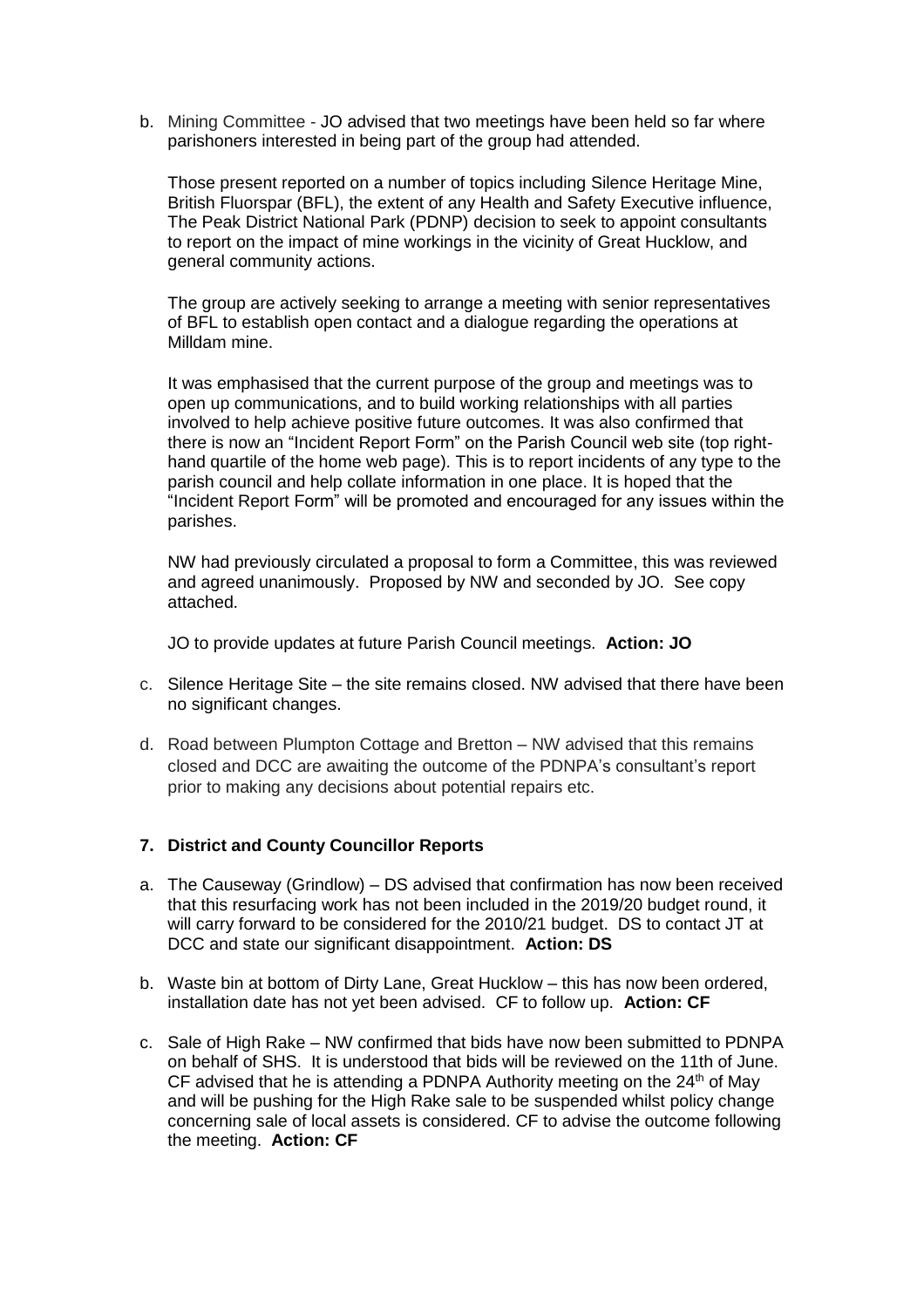- d. District Council Elections 2019 CF provided the following update on the situation as a result of the recent District Council elections: - The results were greatly affected by Brexit. The Conservative Majority fell from 19 seats to just one seat. The Deputy Leader and the Chair of Governance and Resources Committee both lost their seats. The previous Leader (Lewis Rose) has stepped down, for health reasons, and there is now a new Leader and deputy Leader (Garry Purdy from Cromford and Sue Hobson from Baslow). The Lib Dem's, with 8 seats, have replaced Labour as the official opposition party. The Green Party debuted with 2 seats (including Tideswell). Other leadership roles will be confirmed at the AGM.
- e. A623 and A6 Junction (Manchester Bends) NW advised that there had been significant disruption and chaos in Little Hucklow as a direct result of inadequately planned traffic diversions due to recent resurfacing of the Manchester bends on the A623 above Tideswell. Because the road had not actually been closed to HGV's at the A6/A623 roundabout, artics were still able to come as far as Tideswell Moor, where they would find the road closed but nowhere for them to turn around. This left them with little choice but to ignore the 7.5t weight restriction and take Forest Lane towards Little Hucklow. Once in Little Hucklow they attempted to turn right to follow Castleton Lane back towards the Anchor Crossroads, but then got stuck on the bend at Wash House Bottom. Despite the problem being drawn to the attention of DCC and Derbyshire Police no action was taken on any of the nights the road was closed. DS to draw the attention of JT to this and request better selection and enforcement of diversion routes when similar work is undertaken in future.

DS to email JT at DCC. **Action: DS** 

# **8. Actions Arising from Previous Minutes**

- a. Registration of Parish owned land No progress since last meeting. Ongoing. **Action: DS**
- b. Visit to Milldam Mine, Great Hucklow it was agreed that this would now be best followed up by the Mines Committee. **Action: JO**
- c. 2019 Elections now completed, no election for Parish Councillors has been necessary as the current Councillors were uncontested. Budget allocated for this will not now be needed, however, it was agreed that £200 per annum should be budgeted to cover the cost of any future elections. **Action: DS**

## **9. Correspondence and Circulars**

All correspondence/circulars received had been circulated to Councillors on receipt. Items of interest as follows: -

- PDNPA Parishes Bulletin Parishes Day is 12<sup>th</sup> October this year.
- DDDC notes from the February Forums are now available
- PPPF Management Committee Notes have been received
- PDNPA "Pledge for the Planet" event will take place at the Nightingale centre on 13<sup>th</sup> July. DS to resend to Councillors, forward to Community Spirit and Great Hucklow School and also reply to PDNPA to ask if the local broadband project would be of interest as a project idea. **Action: DS**
- DALC Circular VE Day 75 celebrations and events- $8<sup>th</sup>$  to 10<sup>th</sup> May 2020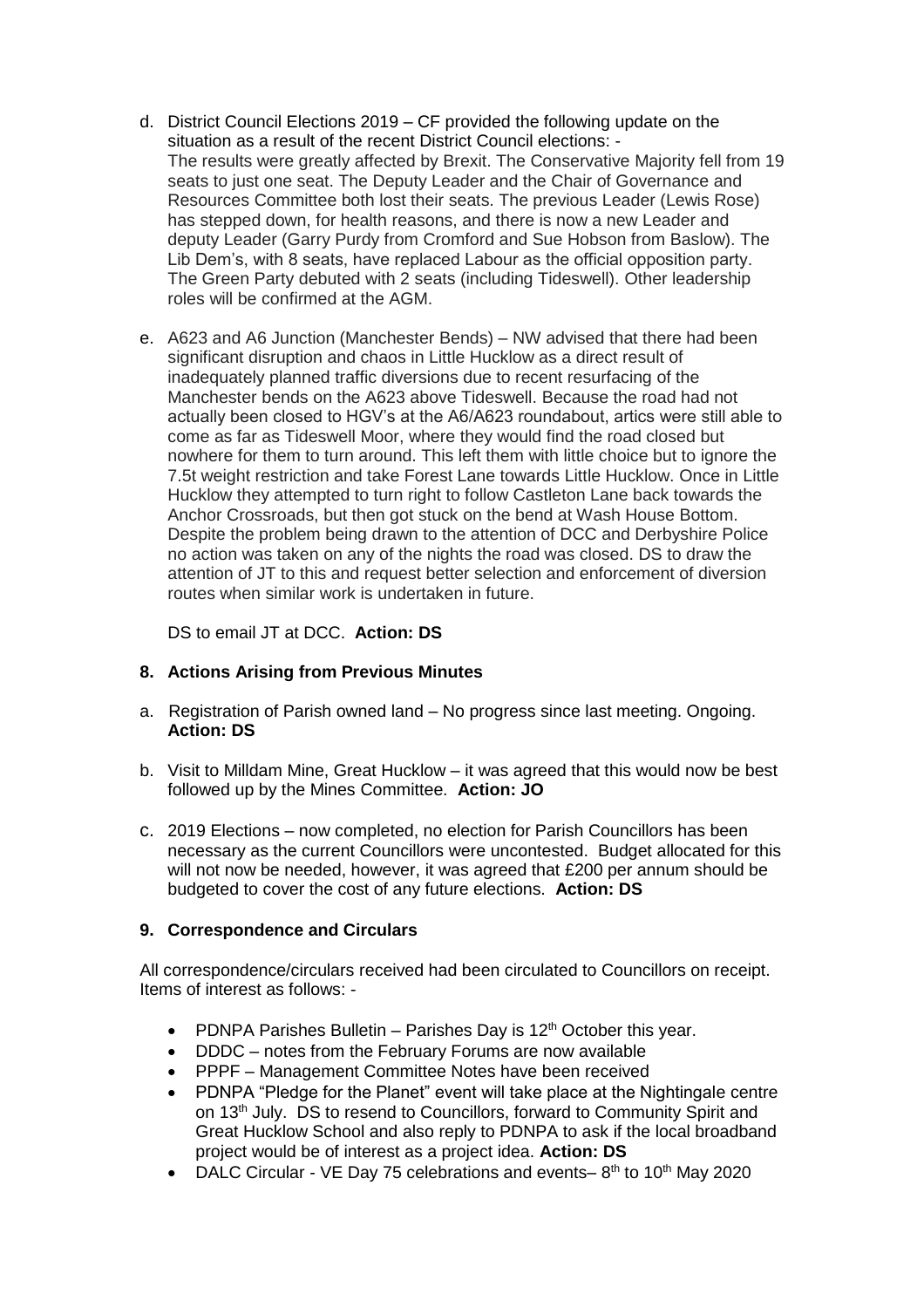• Poppy Appeal 2019 – request to support again has been received

Items for Newsletter: -

- Funding received for Upper Dove Area improved water quality
- PDNPA Cycle Guides Bakewell, Ashboune, Matlock and Hope Valley
- DCC Action Grants Cash for communities
- NW advised that PDNPA's Woodland Manager is currently carrying out work in the woods at Great Hucklow to protect ash saplings. This is aimed at reducing the numbers of grey squirrels in this location. DS to contact him to obtain wording for the Newsletter to provide information to parishoners. **Action: DS**

## **10. Finance**

- a. Bank Current Account Balance £5867.95 as at 20<sup>th</sup> May 2019. Spreadsheet detailing all transactions was circulated at the meeting.
- b. Payments outstanding:
	- £75.00 Internal Auditor. This was higher that budget allocation but payment was resolved by NW and MB.

Payments made since last meeting: -

- £257.60 Zurich Insurance annual insurance cover renewal
- £101.36 DALC annual subscription
- £12.00 PPPF annual subscription
- £505.20 Conformance for calibration of vibration meter

Credits received: -

- $\textdegree$  £4774.00 Precept
- c. Annual Audits

(i) Internal Audit – DS advised that the Internal Audit has now been successfully completed and no actions advised. A copy of the report was circulated to all Councillors.

(ii) External Audit – DS advised that we are no longer required to submit documents to an external auditor, however, we do have to submit an exemption certificate and display documentation on the website and noticeboards as before. **Action: DS**

(iii) Annual Governance Statement – discussed and reviewed for the financial year ended 31<sup>st</sup> March 2019 and this was unanimously approved. To be displayed on website. **Action: DS**

(iv) Accounting Statements – discussed and reviewed for the financial year ended 31<sup>st</sup> March 2019 and this was unanimously approved. To be displayed on website. **Action: DS**

(v) Clerk's Job Description and Contract requires annual review. **Action: NW**

d. Telephone/defibrillator box in Little Hucklow. DS advised that weather permitting the refurbishment work will be carried out in the near future. DS to co-ordinate**. Action: DS**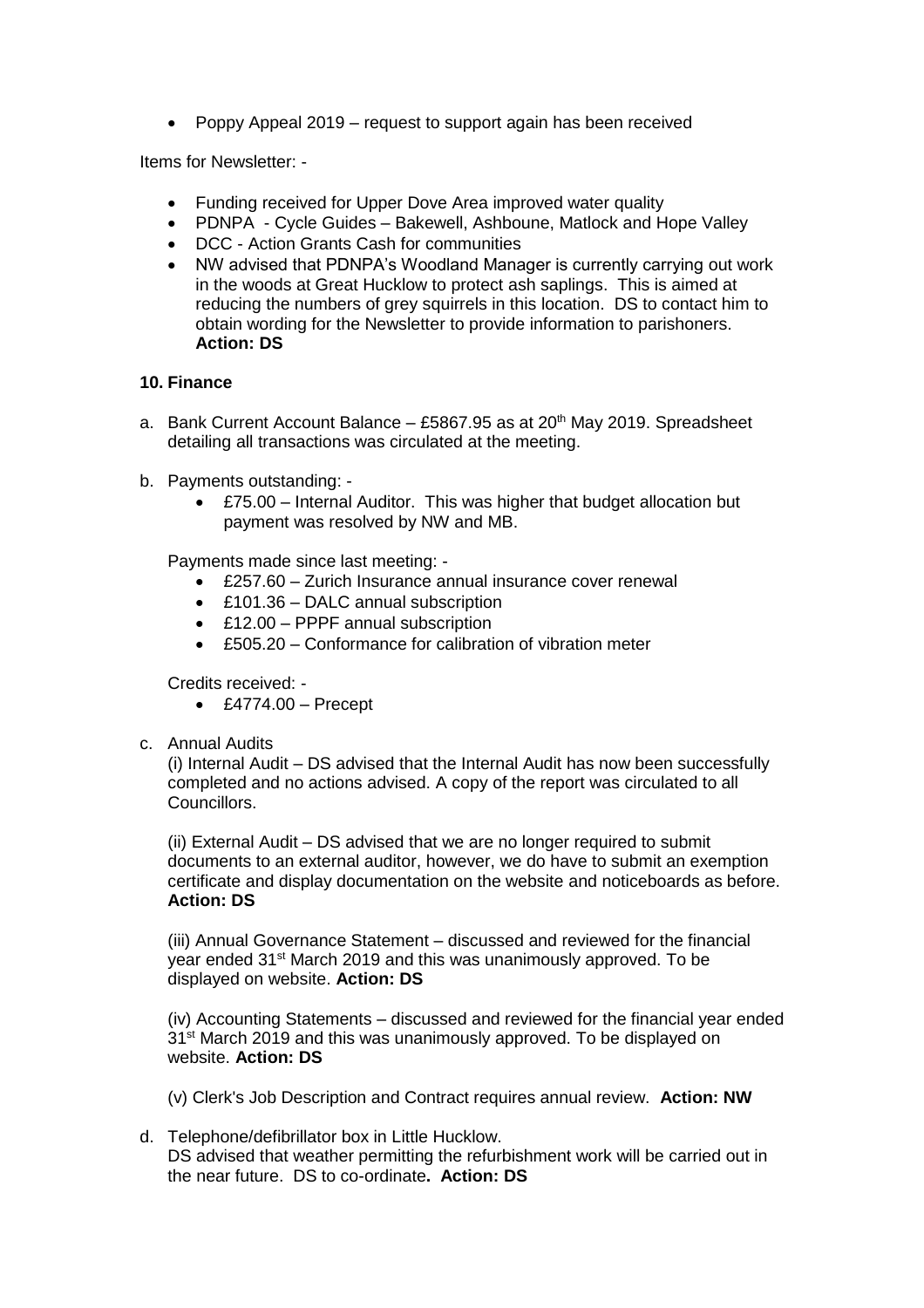- e. Budget and Precept 2019/20 DS confirmed that this has been received.
- f. Mowing Schedules 2019 DS advised that mowing work has now commenced and current certificates of insurance have been requested from both contractors.

#### **11. Planning**

a. Neighbourhood Plan MB gave an update on activities and confirmed that a Parish meeting is scheduled for Sunday the 26<sup>th</sup> of May at the Nightingale Centre, posters to be placed on noticeboards and website and email to all parishoners. **Action: DS** 

Currently awaiting information regarding the 2019/20 funding application process.

b. Brosterfield Caravan Site – there were no further updates.

#### **12. Date of next meeting**

22 nd July 2019 at 8.00pm – Parish Council Meeting

The Schoolroom, The Old Methodist Chapel, Great Hucklow.

#### **13. Items for Information**

None

There being no further business the meeting closed at 21:43